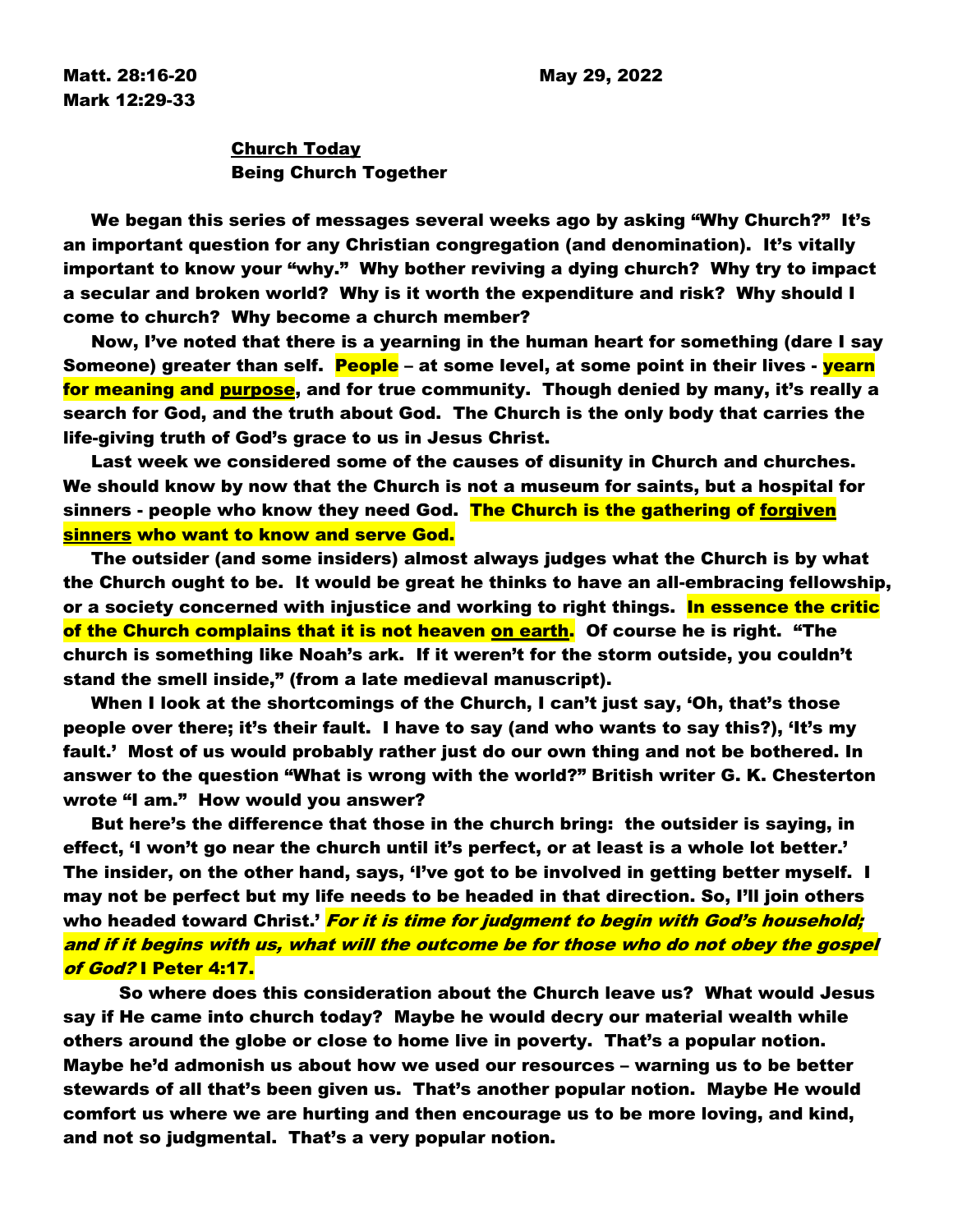Or perhaps He would ask us why we are not doing what He told us to do. Perhaps He would ask us why we are not doing the three "C's" He gave us: The Great Commandment, the Great Compassion, and the Great Commission. Let's consider…

## 1. The Great Commandment

Jesus was once asked what was the greatest commandment from God on how we should live. "The most important one," answered Jesus, "is this: 'Hear, O Israel: The Lord our God, the Lord is one<mark>. Love the Lord your God with all your heart and with all</mark> your soul and with all your mind, and with all your strength,' Mark 12:29-30.

This is where passion and enthusiasm for the Christian life comes from. It's in a heart – the human will - that has been surrendered to Christ. Call the experience what you will: "born again" (see John 3); or the spirit of adoption as sons and daughters of God (see Romans 8); or the new and transformed life in Christ; or as John Wesley said (May 24, 1738) described, "I felt my heart strangely warmed." Love God with all your heart is the humble confession that He is holy and worthy, and although you are unholy and unworthy, He has forgiven and chosen you because of Jesus Christ.

Jesus told a story … maybe you can see yourself in this story … Here's the context: When one of the Pharisees invited Jesus to have dinner with him, he went to the Pharisee's house and reclined at the table. A woman in that town who lived a sinful life learned that Jesus was eating at the Pharisee's house, so she came there with an alabaster jar of perfume. As she stood behind him at his feet weeping, she began to wet his feet with her tears. Then she wiped them with her hair, kissed them and poured perfume on them. When the Pharisee who had invited him saw this, he said to himself, "If this man were a prophet, he would know who is touching him and what kind of woman she is—that she is a sinner."

Jesus answered him, "Simon, I have something to tell you."

"Tell me, teacher," he said.

"Two people owed money to a certain moneylender. One owed him five hundred denarii, and the other fifty. Neither of them had the money to pay him back, so he forgave the debts of both. Now which of them will love him more?"

Simon replied, "I suppose the one who had the bigger debt forgiven."

"You have judged correctly," Jesus said. Then he turned toward the woman and said to Simon, "Do you see this woman? I came into your house. You did not give me any water for my feet, but she wet my feet with her tears and wiped them with her hair. You did not give me a kiss, but this woman, from the time I entered, has not stopped kissing my feet. You did not put oil on my head, but she has poured perfume on my feet. Therefore, I tell you, her many sins have been forgiven—as her great love has shown. But whoever has been forgiven little loves little." Then Jesus said to her, "Your sins are forgiven."

The other guests began to say among themselves, "Who is this who even forgives sins?"

Jesus said to the woman, "Your faith has saved you; go in peace," <mark>Luke 7:36-50</mark>. When you know deep down that you've been forgiven much … you are able to love God much. And then the joy comes. If the joy of the Lord is missing in your life, in our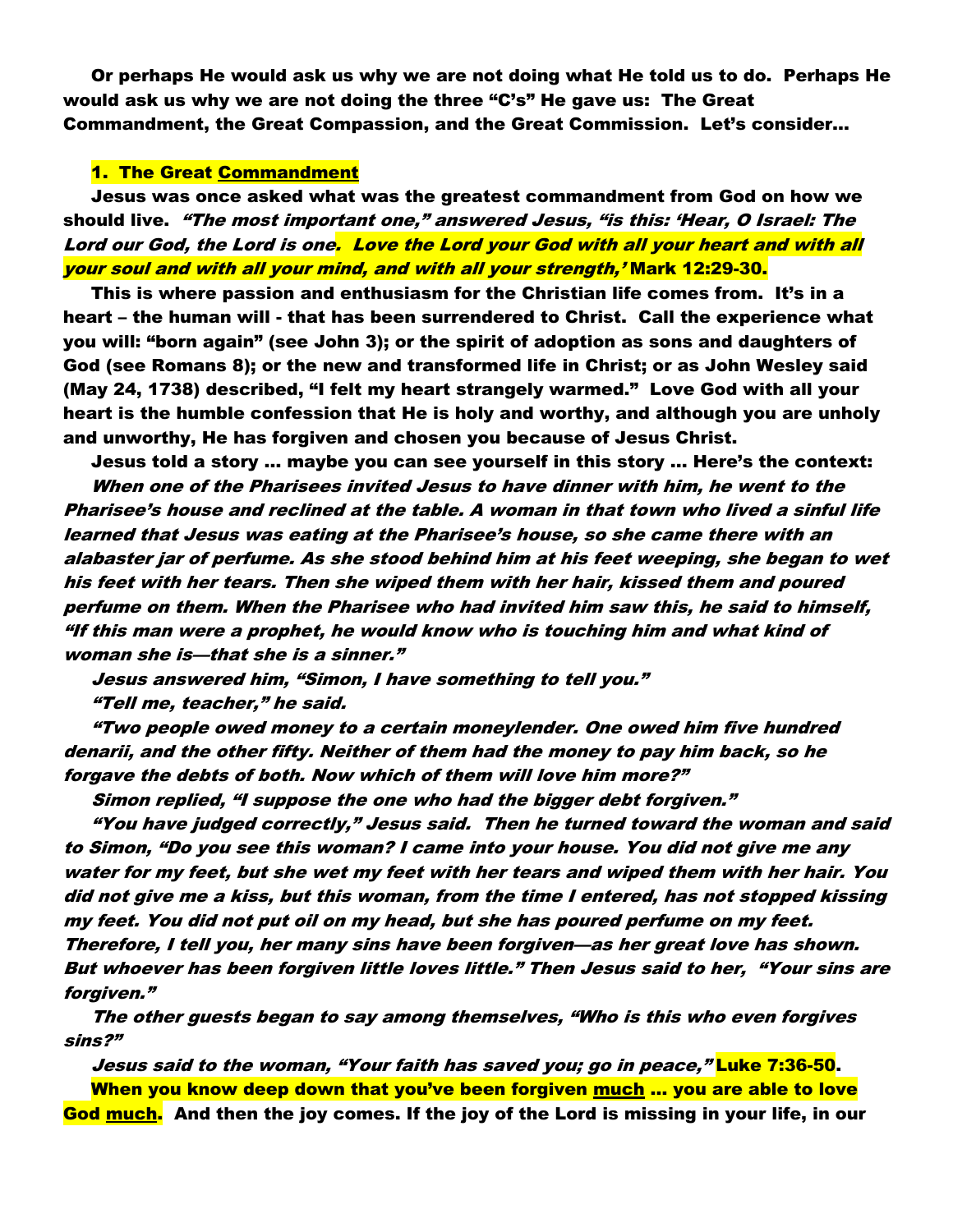life together, maybe we're not attending to God as much as we are to ourselves, and all our issues. BTW "If you know Jesus in your heart, don't forget to tell your face."

What do you think? Are you obeying Jesus on this commandment? Is our congregation loving God with all our heart? Jesus said *...whoever drinks the water I* give them will never thirst. Indeed, the water I give them will become in them a spring of water welling up to eternal life, John 4:14. It's a joy welling up in your life that bubbles out. *For the kingdom of God is not a matter of eating and drinking, but of* righteousness, peace and joy in the Holy Spirit, Rom. 14:17.

When the strife is fierce, or you are disappointed in church, return to the Lord praying: Restore to me the joy of your salvation, And grant to me a willing spirit, to sustain me, Psalm 51:12.

Additionally, the Great Commandment tells us to love the Lord your God with all of your mind, as well as your heart and soul. The enthusiasm that springs from a heart of love for God, will include a mind that is willing to learn from Scripture and church history. Without this kind of discipleship, the joy of the Lord may fade when you run up against problems and challenges. Minds rightly focused ensure that actions are in concert with the gospel and Jesus' commands. Test me, LORD, and try me, examine my heart and my mind, Psalm 26:2. It is good to think strategically for the Kingdom of God.

#### 2. The Great Compassion

This is really the second half of the Great Commandment. Jesus said: The second is this: <mark>'Love your neighbor as yourself.'</mark> There is no commandment greater than these." "Well said, teacher," the man replied. "You are right in saying that God is one and there is no other but him. To love him with all your heart, with all your understanding and with all your strength, and to love your neighbor as yourself is more important than all burnt offerings and sacrifices," Mark 12:31-33. Compassion begins in the family of God. If we can't love one another our love of God is insincere. We all know this and most of the time think ourselves to be doing okay on this one. But we can always use reminders. Yet loving like Jesus doesn't stay at Church.

Jesus said, <mark>If you love those who love you, what reward will you get?</mark> Are not even the tax collectors doing that? And if you greet only your own people, what are you doing more than others? Do not even pagans do that? Be perfect, therefore, as your heavenly Father is perfect, Matt. 5:46-48.

These days, with social media enveloping communications, it is easier than ever for people to appear compassionate and caring. Just send out a tweet, or post a meme or video on FB or Instagram or Tik Tok, showing how you identify with the right and good. But virtue signaling won't do in church. Love is action, not simply words. We must put our money and our body where our mouth is.

We have our food pantry, we've collected hygiene kits for foster youth, books and supplies for school children, dollars for disaster relief and rescuing Middle East Christians, we've significantly aided the Mission at Kern, and the Bakersfield Pregnancy Center. Did you know that this congregation has "tithed" from the various bequests we've received over the years? Our Adm. Council has voted numerous times to give 10% of the monies with which God has blessed us, to Christian ministries in our community. We can do that without worry because we trust God and because you all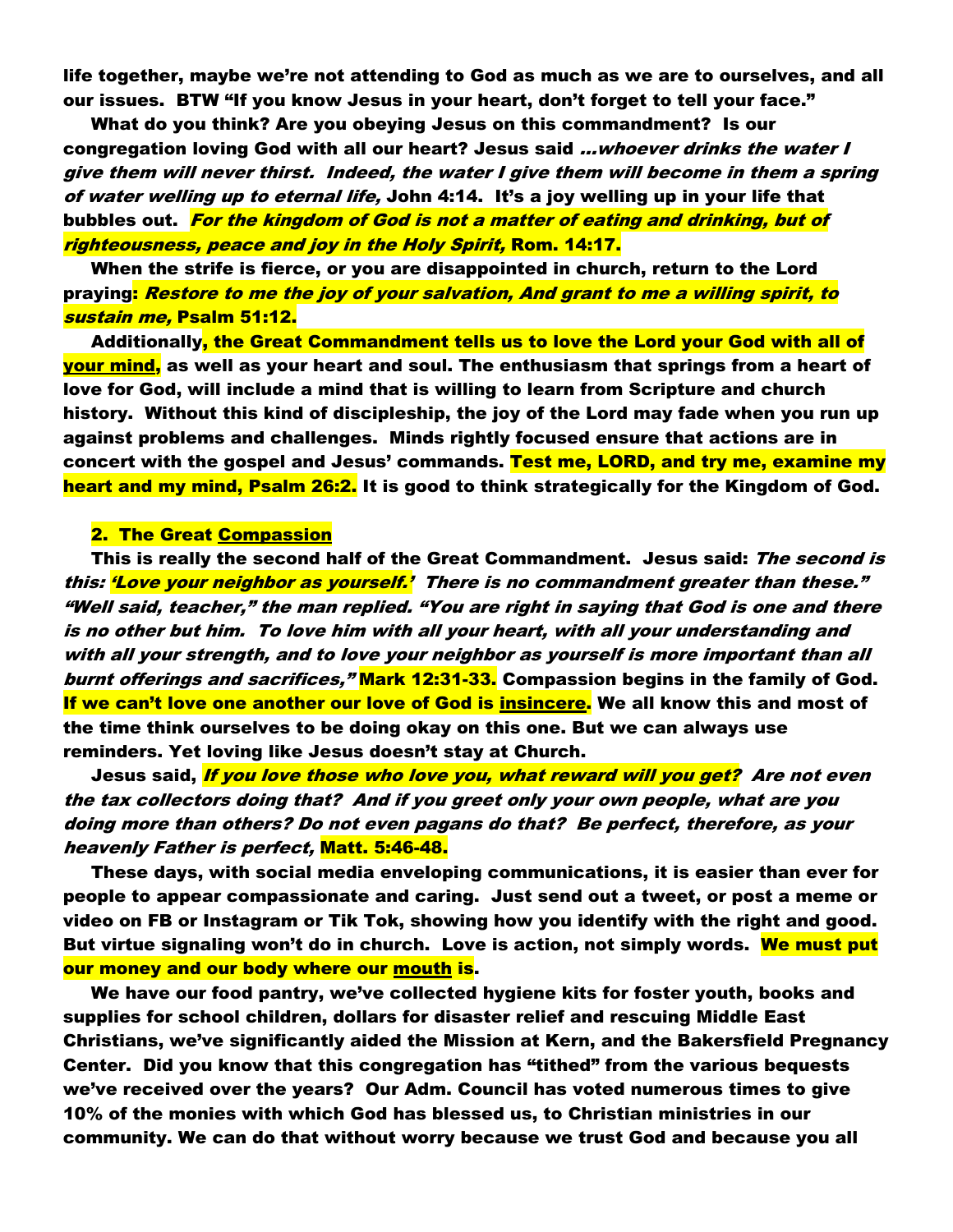give regularly so that our weekly church life can continue. How about your personal finances … could you trust God like that? Through our small groups we've done handson service projects –serving for God through helping others. It's time we got back into that, now that COVID is waning.

I think our greatest challenge is making connections with people – especially those who are younger than most of us. They have needs too. The early Methodists founded schools and workshops to lift people out of poverty and redeem them for Jesus. We carry the wonderful and hopeful message that people don't have to be successful, educated, perfect to know the love of God and that their lives can improve and that they can be a great asset to God and this society. Traits connected with a strong work ethic, team work, and reaching outside the church to those in need, all find their roots in the Great Compassion.

### 3. The Great Commission

Here's where the Great Commission comes in. Because God so loved the world, Jesus commanded His disciples to go out to people. Jesus said: *Therefore go and make* disciples of all nations, baptizing them in the name of the Father and of the Son and of the Holy Spirit, and teaching them to obey everything I have commanded you, Matt. 28:19-20.

These are His last words on earth and so perhaps the most important thing He ever said to His disciples. For two thousand years the words that Jesus said to His disciples that day have been read and memorized and pondered and applied and obeyed and discussed by Christians of every group, sect, organization and denomination.

Nevertheless, those words of Jesus were the charter and a blueprint for the movement that His followers established – the Church. His words continue to tell us what we're supposed to be doing during this period between His first coming and His second coming. We are to be disciple-making Christians and a disciple-making church. If Jesus came to church today, would He ask us how we're doing at making disciples? Might He ask, don't you know that I said "go and make disciples"?

Let's take note that on the front side of the Great Commission Jesus said, <mark>All</mark> authority in heaven and on earth has been given to me... Matt. 28:18. He can send us because He has all authority. Because of who He is – King of kings and Lord of lords and what He has accomplished – victory over sin and death by His resurrection - we can take His gospel to every nation and know that we will be protected as we do so. Are we hesitant to make disciples because of skepticism, indifference, or opposition? The Evil One always wants us to shrink from following Jesus' command. Lean on Jesus, He has authority over even Satan, and all the forces of darkness. It's really just a matter of being able to say how Jesus has made a difference in your life and making friends for Jesus' sake. We needn't be afraid, He's always there for us. *And surely I am with you* always, to the very end of the age, Matt. 28:20. Each time you share the gospel - He'll be with you – backing you up - until He returns to earth at the end of time. Have confidence. … How committed are we? How committed am I?

Remember that old movie Field of Dreams" starring Kevin Costner? (1989). There's that iconic line: "If you build it, they will come." Well, when it comes to church it just isn't so. We make a big mistake if we think we can convert the world just by staying